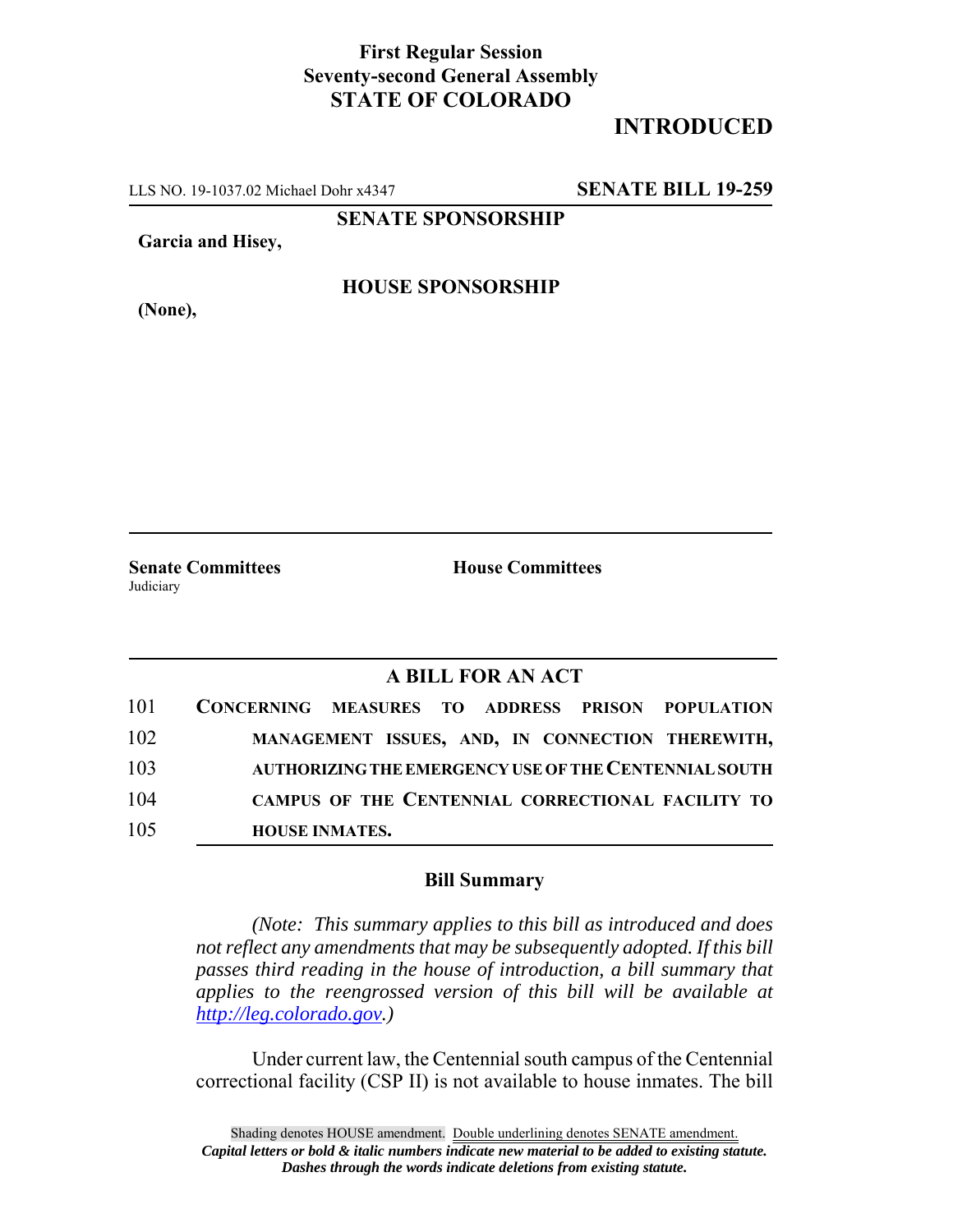allows CSP II to be used to house inmates when the state male prison vacant bed rate, excluding RTP treatment beds, remains below one percent vacancy for 2 consecutive months. Once the prison population surpasses one percent vacancy, the department of corrections (department) shall transfer any inmates housed in CSP II to an appropriate facility under the department's control within 30 calendar days. No more than 126 inmates may be housed at CSP II.

The department shall report the use of CSP II to the joint budget committee and the judiciary committees of the senate and the house of representatives, or any successor committees, within 5 calendar days after the use and will make monthly reports during its use.

The bill requires the department to do a prison population management study and report its findings to the joint budget committee and judiciary committees of the senate and the house of representatives, or any successor committees, by December 1, 2019.

1 *Be it enacted by the General Assembly of the State of Colorado:*

2 **SECTION 1.** In Colorado Revised Statutes, 17-1-104.3, **add**  $3 \quad (1)(b.7)$  as follows:

 **17-1-104.3. Correctional facilities - locations - security level - report - repeal.** (1) (b.7) (I) NOTWITHSTANDING SUBSECTION (1)(b.5) OF THIS SECTION, THE CENTENNIAL SOUTH CAMPUS OF THE CENTENNIAL CORRECTIONAL FACILITY MAY BE USED TO HOUSE INMATES ON A LIMITED BASIS WHEN THE STATE MALE PRISON VACANT BED RATE, EXCLUDING RTP TREATMENT BEDS, REMAINS BELOW ONE PERCENT VACANCY FOR TWO CONSECUTIVE MONTHS AND THE DEPARTMENT HAS EXHAUSTED ALL OPTIONS PURSUANT TO SECTION 17-1-119.7.THE DEPARTMENT SHALL NOT HOUSE MORE THAN ONE HUNDRED TWENTY-SIX INMATES AT ONE TIME IN THE CENTENNIAL SOUTH CAMPUS.ONCE THE STATE MALE PRISON VACANT BED RATE SURPASSES ONE PERCENT VACANCY, INCLUDING CALCULATING THE INMATES HOUSED IN THE CENTENNIAL SOUTH CAMPUS, THE DEPARTMENT SHALL TRANSFER ALL INMATES HOUSED IN THE CENTENNIAL SOUTH CAMPUS TO AN APPROPRIATE FACILITY UNDER THE DEPARTMENT'S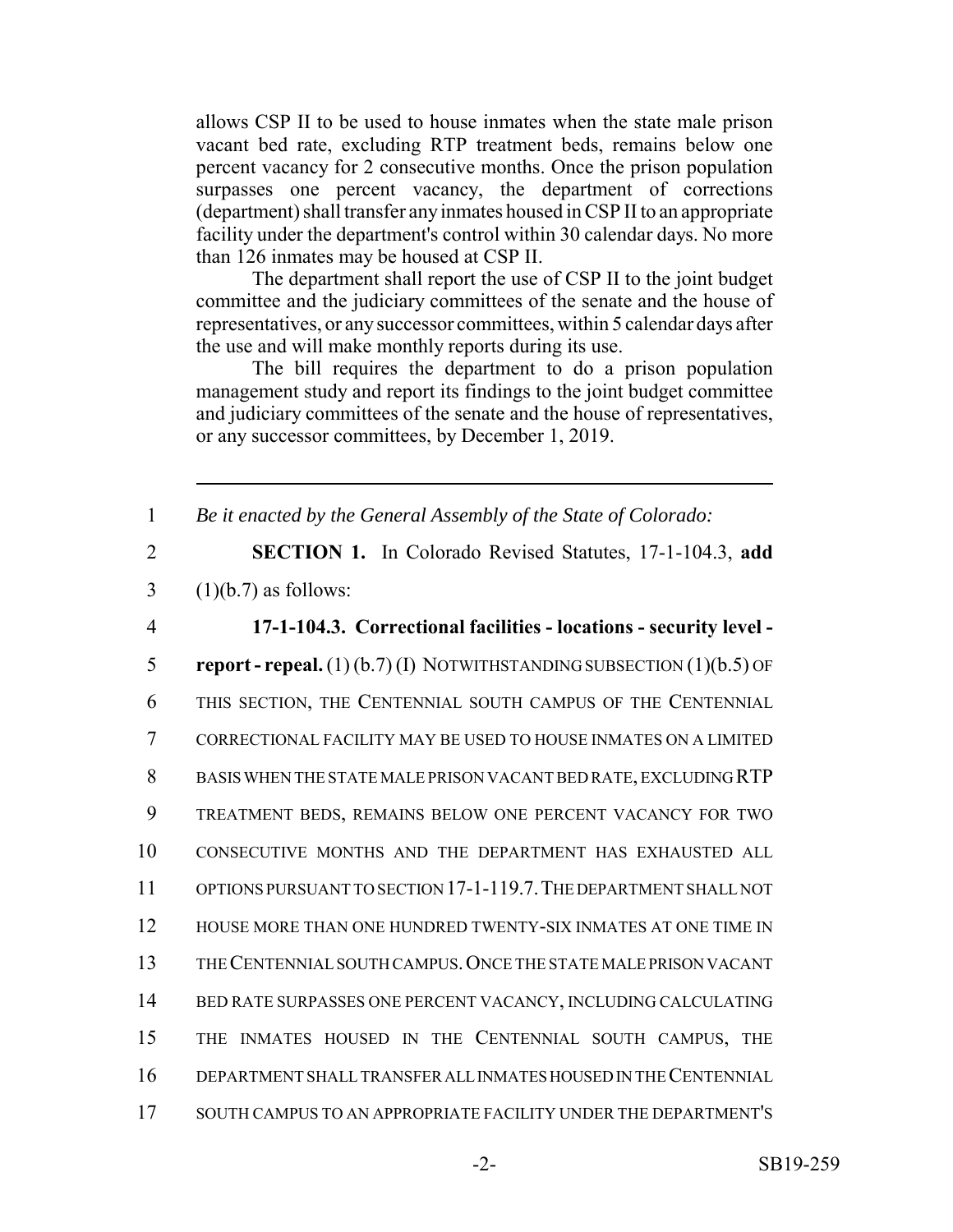CONTROL WITHIN THIRTY CALENDAR DAYS.

 (II) THE DEPARTMENT SHALL REPORT THE USE OF THE CENTENNIAL SOUTH CAMPUS OF THE CENTENNIAL CORRECTIONAL FACILITY TO THE JOINT BUDGET COMMITTEE AND THE JUDICIARY COMMITTEES OF THE SENATE AND THE HOUSE OF REPRESENTATIVES, OR ANY SUCCESSOR COMMITTEES, WITHIN FIVE CALENDAR DAYS AFTER THE USE OF THE CENTENNIAL SOUTH CAMPUS. FOR EACH MONTH THAT THE CENTENNIAL SOUTH CAMPUS OF THE CENTENNIAL CORRECTIONAL FACILITY IS USED, THE DEPARTMENT SHALL REPORT ON THE FIRST DAY OF EVERY MONTH THE CONTINUED NATURE OF THE USE OF THE CENTENNIAL SOUTH CAMPUS AT THE CENTENNIAL CORRECTIONAL FACILITY, THE STEPS TAKEN BY THE DEPARTMENT TO ADDRESS THE VACANCY ISSUE, AND THE EXPECTED TIME FRAME FOR THE VACANCY ISSUE TO END.

 (III) THE DEPARTMENT SHALL CONSIDER INPUT FROM ANY LEGISLATIVE INTERIM COMMITTEE THAT MEETS DURING THE 2019 INTERIM REGARDING PRISON POPULATION MANAGEMENT, SPECIFICALLY INCLUDING: (A) STRATEGIES TO SAFELY REDUCE THE PRISON POPULATION AND REDUCE RECIDIVISM; AND

 (B) PRISON USE ANALYSIS INCLUDING THE CENTENNIAL SOUTH CAMPUS AT THE CENTENNIAL CORRECTIONAL FACILITY, PRIVATE PRISONS, AND ALTERNATIVE BED PROGRAMS.

22 (IV) THIS SUBSECTION (1)(b.7) IS REPEALED, EFFECTIVE SEPTEMBER 1, 2021.

 **SECTION 2. Act subject to petition - effective date.** This act takes effect at 12:01 a.m. on the day following the expiration of the ninety-day period after final adjournment of the general assembly (August 2, 2019, if adjournment sine die is on May 3, 2019); except that, if a